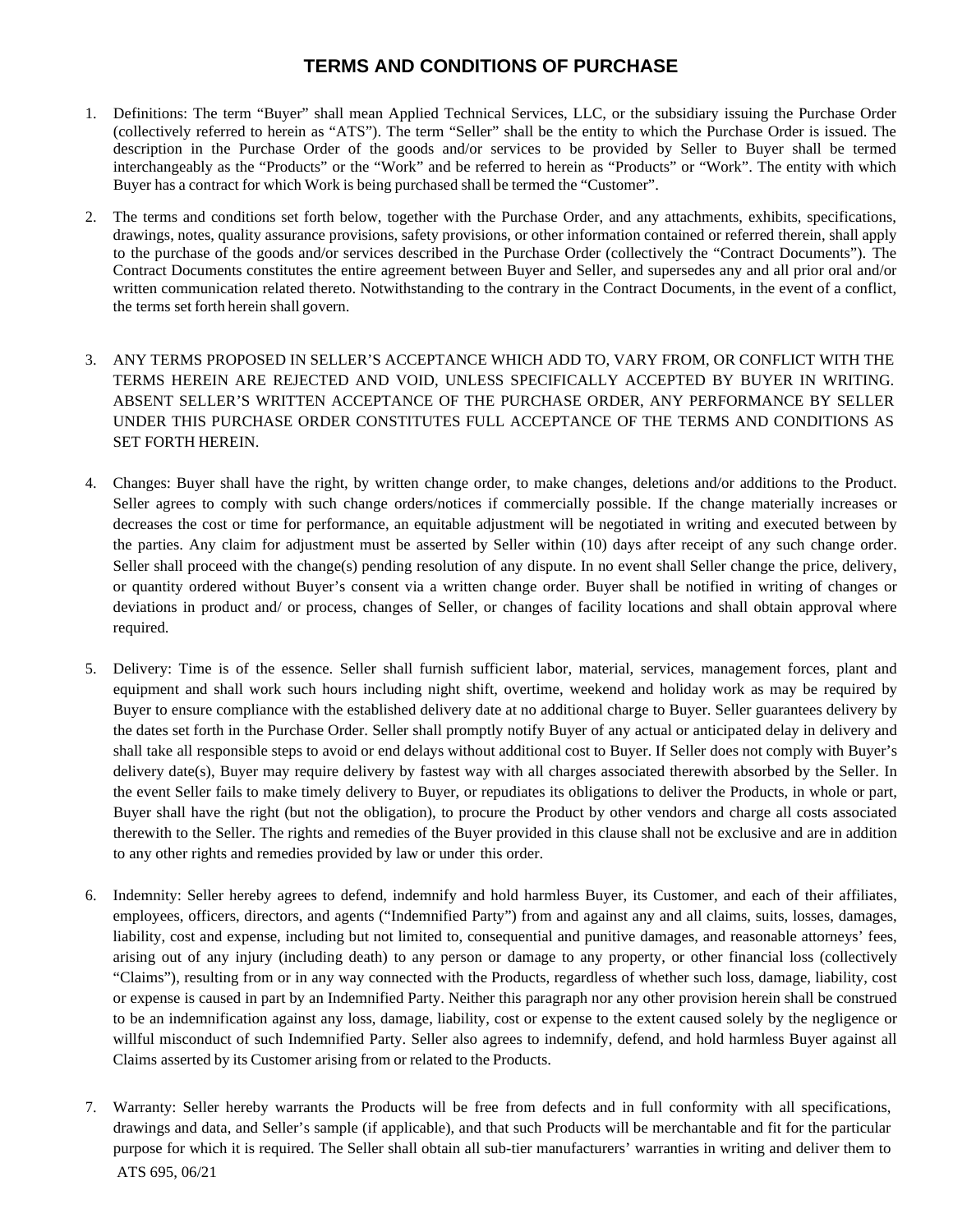the Buyer on or prior to the date of Buyer Acceptance. If a manufacturer offers a warranty on selected Products which is longer than the Seller's warranty on such Product, such longer warranty shall be passed through to Buyer and Seller will make reasonable efforts to assist Buyer in enforcing such longer warranty. Seller agrees that this warranty shall survive acceptance of the

Products and shall run to Buyer and its Customer, and all successors, assigns, owners, and users thereof. Said warranty shall be in addition to any warranties of additional scope given to Buyer by Seller. If the Products are found to be defective or otherwise not in conformity with the Quote or Purchase Order, or with the drawings and/or specifications, Seller shall promptly undertake all corrective action necessary to bring the Productsinto conformity at Seller'ssole expense. In the event of a material non-conformity in the Products, Buyer may also take any of the following actions, at its discretion, by written notice to Seller: (i) Require Seller to immediately correct and repair the Product and all affected areas (ii) reject the Products and require

immediate delivery of replacement Products; (iii) return Products freight collect and Seller refund all sums paid. If Seller fails to deliver such required replacement within 10 days of receipt of notice of the request, Buyer may (i) replace the Product and charge Seller with all costs related to the replacement, including reasonable charges for administration or (ii) terminate the Agreement for default. No inspection, test, or acceptance of product by Buyer shall relieve Seller of its warranty obligations or other obligations to meet the requirements hereof. Rights granted to Buyer herein are in addition to any other remedies provided by law.

- 8. Liability: In no event shall Buyer be liable to the Seller (in contract or in tort, including negligence) for special, indirect incidental, punitive or consequential damages including, but not limited to, interest or carrying charges on its investment, expenses arising from costs of capital, loss of profits on work not performed, or for loss of use of, or under utilization of labor, equipment orfacilities.
- 9. Patents: Seller shall at its sole expense indemnify, hold harmless and defend the Indemnified Party from and against, any suit or proceedings based on a claim that the manufacture, use or sale of any Product, or any part thereof, constitutes infringement of any patent, copyright, trademark, or propriety information right of others, and Seller shall pay all damages and costs awarded therein against any Indemnified Party. If any Product or any part thereof is in such suit held to constitute infringement or the sale or use of said product or parts enjoined, regardless of whether such determination constitutes a final judgment, Seller shall, at its expense, either procure for Buyer the right to sell and use said Product, or replace same with substantially equal by noninfringing Products; or if approved by Buyer, remove said Product and refund the purchase price and the transportation and the installation costthereof
- 10. Confidential Information: All designs, drawings or other written information obtained by Seller from Buyer in connection with this Purchase Order are received in confidence and shall remain the property of Buyer ("Confidential Information"). Seller shall not use or disclose any such Confidential Information details to any third party or internally other than to the extent necessary for the performance of this Purchase Order, without obtaining the prior written consent of Buyer. Buyer does not grant or convey to Seller by virtue of this Purchase Order any reproduction rights to the Confidential Information.
- 11. Risk of Loss: Deliveries shall be made FOB destination unless otherwise specified in the body of the Purchase Order. Risk of loss of Work shall pass to Buyer upon finalacceptance.
- 12. Shipment and transportation: Seller's quoted prices shall include packing, freight and transportation to FOB location as directed by Buyer, unless a different term is stated on the face of the Purchase Order. All Work shall be properly marked for identification purposes in accordance with good commercial practices to obtain lowest transportation rates and accompanied by an itemized packing list. Upon delivery to the Buyer's designated location, risk of loss shall pass from Seller, provided, that any loss or damage which results from Seller's non-conforming packaging or crating shall be borne by the Seller. Seller shall not make partial shipments or deviate from the shipping instructions herein without written consent of Buyer. Buyer may return or store at Sellers expense any Work delivered in advance of delivery dates shown herein or called for by Buyer. The obligations of Seller and Buyer under the terms of delivery stipulated in the Purchase Order shall be as defined in either the Uniform Commercial Code or "Incoterms2010".
- 13. Subcontracting: Seller shall not subcontract any portion of Work without prior written approval of Buyer. Assignment by Seller of the Purchase Order or any interest therein or any payment due or to become due hereunder without prior written consent of Buyer, shall be void.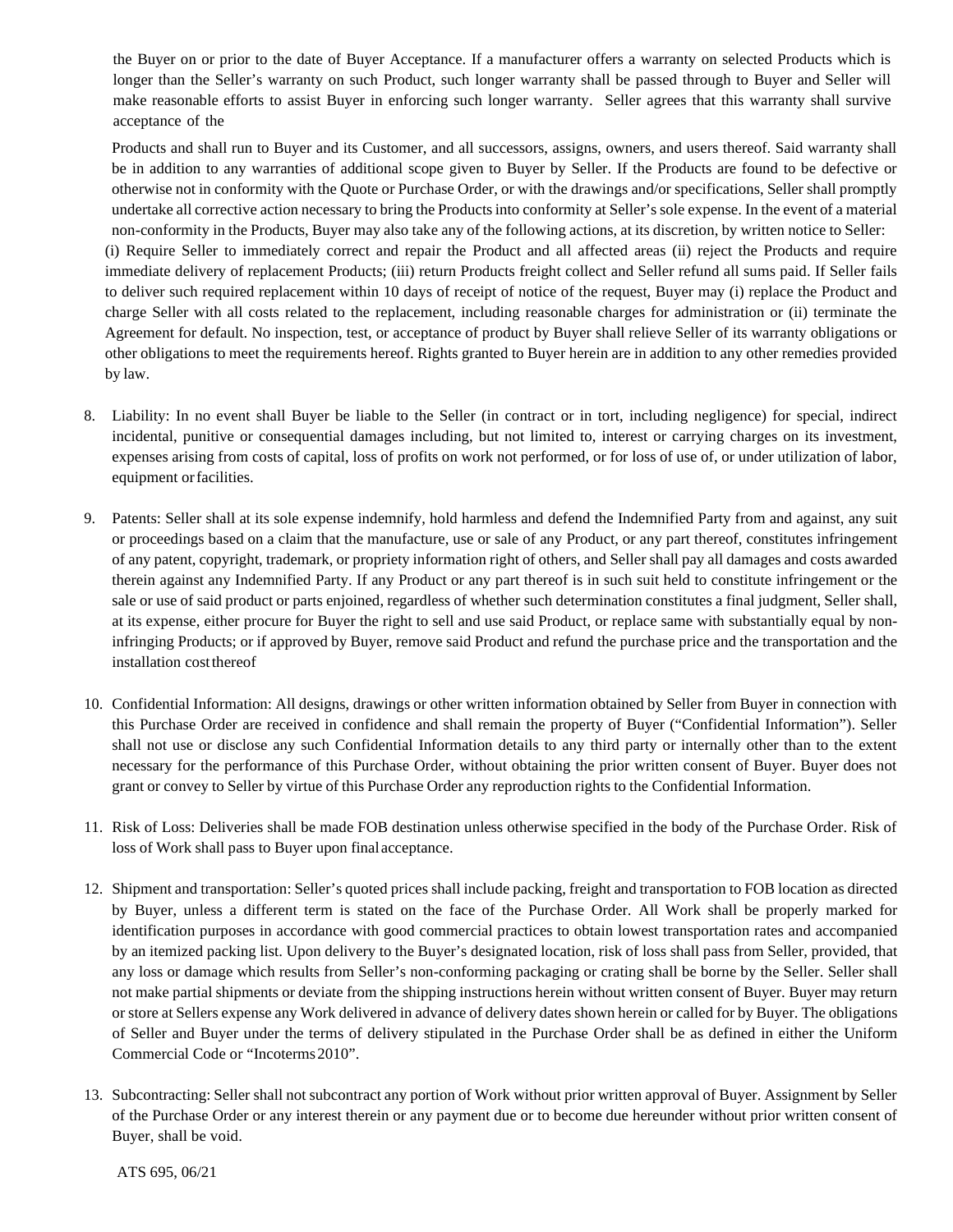- 14. Substitution: No substitutions of Products or Work or accessories shall be done without prior written permission fromBuyer.
- 15. Suspension: Buyer may, at any time, by written notice to Seller, suspend performance of the Work. Said notice of suspension shall specify the date of suspension and estimated duration of suspension. Upon receiving any such notice, Seller shall promptly suspend further performance of this Purchase Order to the extent specified, and during the period of such suspension shall properly care for and protect all Work in progress and materials, supplies and equipment Seller has on hand for performance of this Purchase Order. Buyer may, at anytime, withdraw the suspension or performance of Work as to all or part of the suspended Order by written notice to Seller specifying the effective date and scope of withdrawal, and Seller shall resume diligent performance of the Purchase Order for which the suspension is withdrawn and the specific effective date of withdrawal.
- 16. Termination for Convenience or Default: (a). Buyer shall have the right to terminate this Purchase Order for its convenience, in whole or in part, at any time by written notice whenever it determines such termination to be in its best interest. In such event, Seller shall promptly comply with the directions contained in such notice and shall, subject to such direction, (1) take necessary action to terminate the Work as provided in the notice, minimizing costs and liabilities, (2) protect, preserve and deliver any property related to this Purchase Order which is in Seller's possession pursuant to Buyer's direction; and (3) continue the performance of such Work, if any, not terminated by the notice. Seller will be paid the cost of all Work properly performed up to the date of termination. (b). Buyer shall have the right to terminate the Purchase Order for default, in whole or in part, by written notice to the Seller if: (1) Seller fails to deliver the Products (including the performance of any services) within the time or manner provided under the Purchase Order, or (2) Seller becomes insolvent or makes an assignment for the benefit of creditors, commits an act of bankruptcy or files or has filed against it a petition in bankruptcy or reorganization proceedings; or

(3) Seller fails to comply with any material term of this Agreement. In the event Buyer terminates this Order, in whole or in part, for default, Buyer may procure, upon such terms as Buyer may deem appropriate, Products similar to those so terminated and Seller shall be liable to Buyer for any excess cost (including but not limited to lost profits, administrative overhead, and the like) incurred to procure such similar Products in a timely manner. Buyer has the right to withhold all payments until the issue is finally resolved. If the cost to procure substitute Products exceeds the unpaid balance owed to Seller, Seller shall pay the difference within 10 days of receipt of Buyer's invoice. In addition, Buyer may, at its option, require Seller to deliver to Buyer any completed or partially completed Products related to this Purchase Order.

- 17. Customer Change, Suspension or Termination: In the event that a change, suspension or termination for convenience occurs at the Customer's direction, Seller agrees that its sole recourse for such termination will be to recover whatever amounts Buyer receives from its Customer for theProducts.
- 18. Waiver of Terms: Any waiver of terms and conditions of this Agreement shall not prevent Buyer from thereafter insisting upon complete compliance therewith, with respect to subsequent deliveries of Products and shall not constitute a waiver.
- 19. Work on site: If Seller's Work under this Purchase Order involves operations by Seller on the premises of Buyer or of its Customer(s). Seller shall take all necessary precautions to prevent the occurrence of any injury to persons or property during the progress of such work and shall defend and indemnify Buyer against any claim which may result in any way from any act or omission of the Seller, its agents, employees, or subcontractors.
- ATS 695, 06/21 20. Insurance: Seller shall maintain Comprehensive General Liability Coverage, including Contractual Liability Coverage insuring the liabilities assumed herein and Automobile Liability and Employer's Liability insurance with limits of at least \$1 million general aggregate and \$2 million each occurrence, as well as appropriate Workers' Compensation insurance as will protect Seller and its Customer from all claims under any applicable Workers' Compensation and Occupational Disease Act, and Professional Liability E & O if Seller is performing professional services as part of the Work of at least \$1 million. Seller shall furnish to Buyer a Certificate of Insurance completed by its insurance carrier(s) certifying that required insurance coverage is in effect and will not be canceled or materially changed without prior written notice to the Buyer. Applied Technical Services, LLC, its Customer, and their Subsidiaries, Affiliates, Members, Partners, Shareholders, Officers, Directors, Managers, Agents and Employees shall be named as additional insured with respect to General Liability, Auto Liability and E&O Professional Liability. Waiver of subrogation is applicable to General Liability, Auto Liability, E&O Professional Liability and Workers Compensation, coverage is Primary and Non-Contributory. Seller will issue policy endorsements in favor of the Buyer guaranteeing the foregoing coverage. Any failure of Buyer to object to the sufficiency of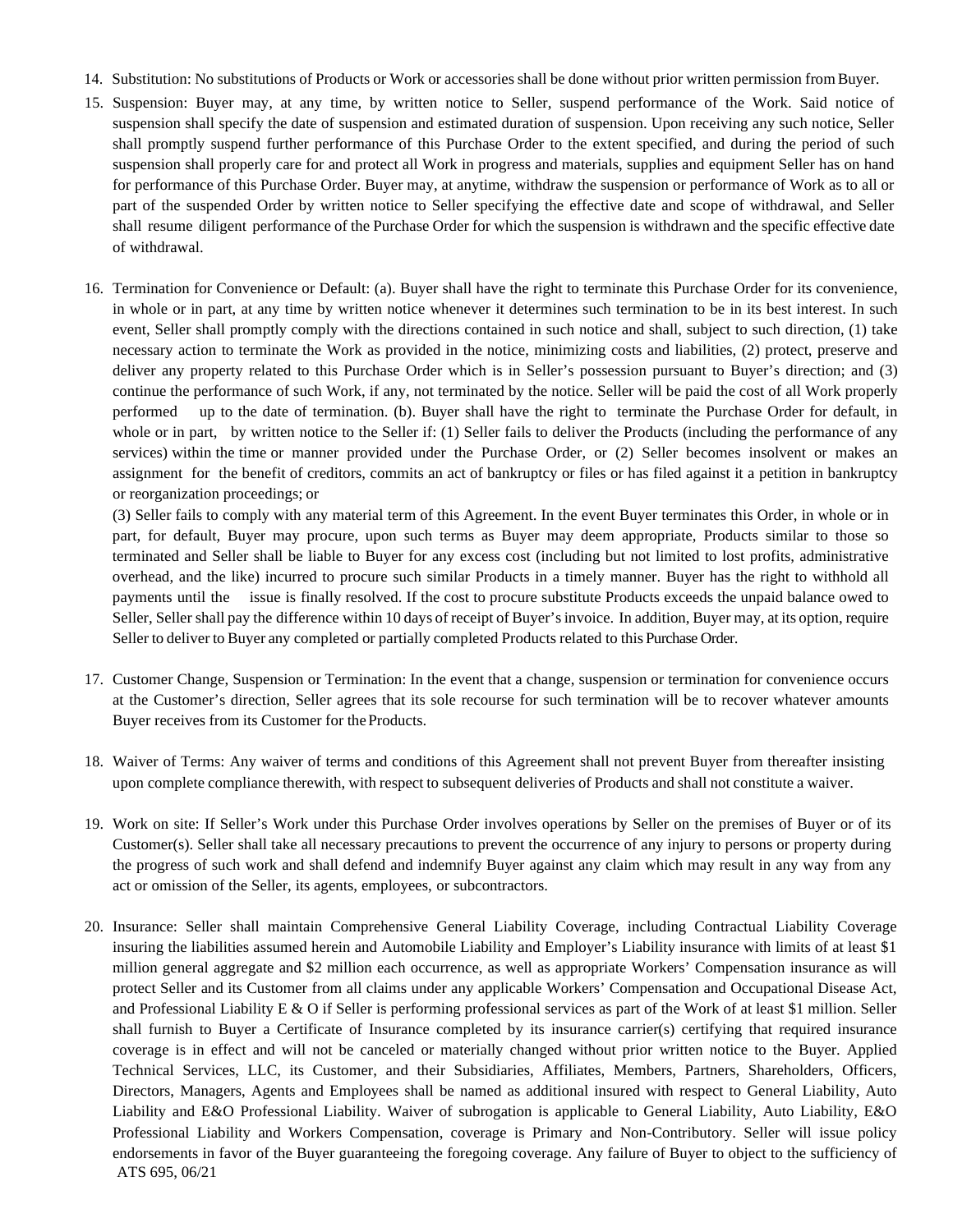Seller's certificate of insurance shall in no way relieve Seller of its insurance obligations under this Section 20. In no event shall Seller's liability for the Work be limited by any of the insurance required under this Section.

- 21. Compliance with laws: a) Seller and all of its covered subcontractors shall abide by the requirements of 29 CFR Part 471, Appendix A to Subpart A, 41 CFR 60-1.4(a) and 60-741.5(a). These regulations prohibit discrimination against qualified individuals based on their status as protected veterans or individuals with disabilities, and prohibit discrimination against all individuals based upon their race, color, religion, sex, sexual orientation, gender identity, or national origin. Moreover, these regulations require that covered prime contractors and subcontractors take affirmative action to employ and advance in employment individuals without regard to race, color, religion, sex, sexual orientation, gender identity, national origin, protected veteran status or disability. b). Seller represents that (i) neither Seller nor any person or entity that directly owns 10% or greater equity interest in it nor any of its officers, directors, or managing members is a person or entity (each, a "Prohibited Person") with whom U.S. Person or entities are restricted from doing business under regulations of the office of Foreign Asset Control ("OFAC") of the Department of the U.S. Treasury (including those named on OFAC's Specifically Designated and Blocked Person List) or under Executive Order 13224 (the "Executive Order") signed on September 23, 2001, and entitled "Blocking Property and Prohibiting Transactions with Persons Who Commit Threaten to Commit, or Support Terrorism", or other governmental action, and (ii) that throughout the term of this Purchase Order, Seller shall comply with the Executive Order. c). Seller agrees they are in compliance with all applicable Anti-Corruption Laws. No action, suit or proceeding by or before any court, or government agency, authority or body, or any arbitrator or nongovernmental authority involving any Representative with respect to applicable anti-corruption laws is pending or threatened. Seller shall promptly notify Buyer in writing if it becomes aware of facts or information which suggest a breach of the foregoing Anti-Corruption covenants or the Anti-Corruption Laws.
- 22. Payment Terms: Payment shall be made as stated in the PO, payable when an acceptable invoice is received and all Work delivered in accordance with the requirements of this Purchase Order.
- 23. Taxes: All prices in the Purchased Order are inclusive of Federal, State, Municipal or other States sale or use tax with respect to the Product(s).
- 24. Title and Lien Waiver: Title to and right to possession of the Work shall transfer to Buyer upon the earlier of the date when Work is delivered to Buyer or the date of payment of Seller's invoice(s). Seller warrants full and unrestricted title to Buyer and Customer for all Work furnished by Seller under the Purchase Order, free and clear of any and all liens, restrictions, reservations, security interest, and encumbrances. Seller hereby waives for itself, its successors, assigns, subcontractors, or anyone performing services for Seller in connection with the Purchase Order, any and all claim or right of lien which it may use as a result of the performance of the Purchase Order, against the property of Buyer or the Customer. If requested by Buyer, Seller will provide Buyer with written waivers of lien, for itself and for the other parties referenced above, prior to its receiving payment on any invoice or at any other time requested by Buyer.
- 25. Arbitration, Jurisdiction, Venue and Governing Law: In the event a dispute should arise between the parties, or a breach occurs, and if said dispute cannot be settled through negotiation, the Parties agree to settle the dispute by Arbitration in State of Georgia, County of Cobb in accordance with the Commercial Rules of the American Arbitration Association. The award rendered by the Arbitrators will be final, judgment may be entered upon it in any court having jurisdiction thereof, and it will not be subject to modification or appeal. The entering into, construction, interpretation, performance, and discharge of the Terms and Conditions set forth under this PO shall be governed in accordance with the laws of the State of Georgia.
- 26. Counterfeit Part, Material, and Work Avoidance Certificate: The Seller shall supply a Certification of Conformance which represents that the shipment does not contain any 'suspect' or 'known' Counterfeit Part, Material, or Work and ensures that parts, material or work are procured only through Original Equipment Manufacturers (OEMs) / Original Component Manufacturers (OCMs) or their Franchised Distributors or Authorized Supplier. The Seller shall verify the procurement source and associated certifying documentation. The Seller's receiving inspection process shall utilize incoming inspection or test methods, or both, to detect potential counterfeit parts, material, or work. The Seller shall flow this clause in its entirety or equivalent down to all lower tier subcontractors or vendors to prevent the inadvertent use of Counterfeit Parts, Material or Work.
- 27. Entire Agreement: These terms may not be modified or amended, except in writing, signed by the authorized representative of both Buyer and Seller. Trade custom and/or usage are superseded by the Purchase Order and shall not be applicable in the interpretation of the PurchaseOrder.